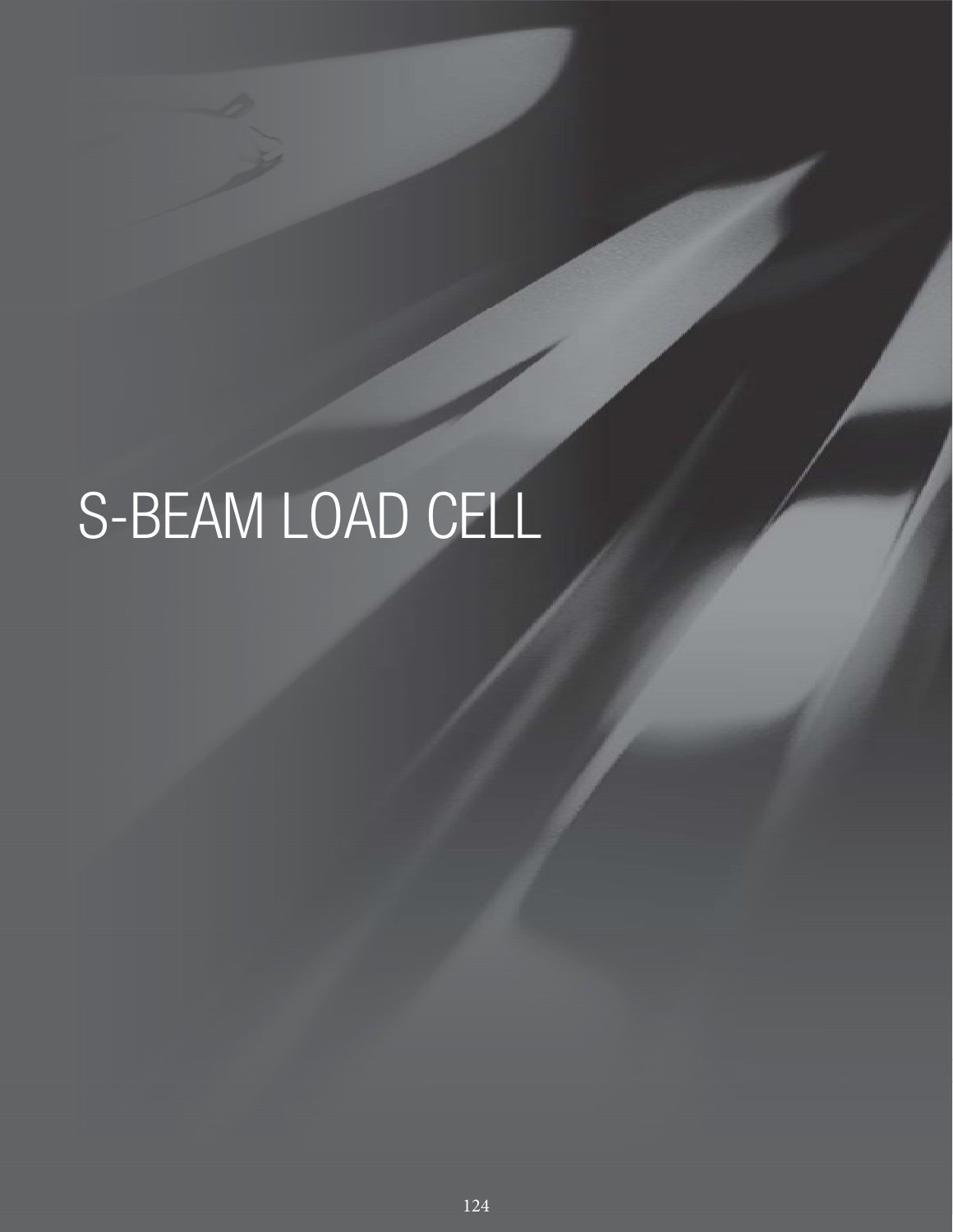



#### **OVERVIEW**

S-Beam load cells are commonly used in suspended weighing applications such as hoppers and tanks. The CGSB load cell has a threaded hole, 20 ft load cell cable, and is constructed of alloy steel. NTEP approved models are from 250 lb to 20,000 lb capacities.

CGSB model load cells can be used interchangeably with the following load cell models: Celtron STC, Sensortronics 60001, and Rice Lake RL20001



### NTEP CERTIFIED

Certificate of Conformance #08-109, 08-110

#### **CAPACITIES**

100, 200, 250, 300, 500, 750, 1K, 1.5K, 2K, 2.5K, 3K, 5K, 10K, \*15K, \*20K. (LB) (\*Non-NTEP Capacities)

## $1 (800) 230 - 0120$  Contact@inscaleusa.com CAGE Code 07GT5

contact@inscaleusa.com

www.inscaleusa.com

Nationwide Dealer Network

125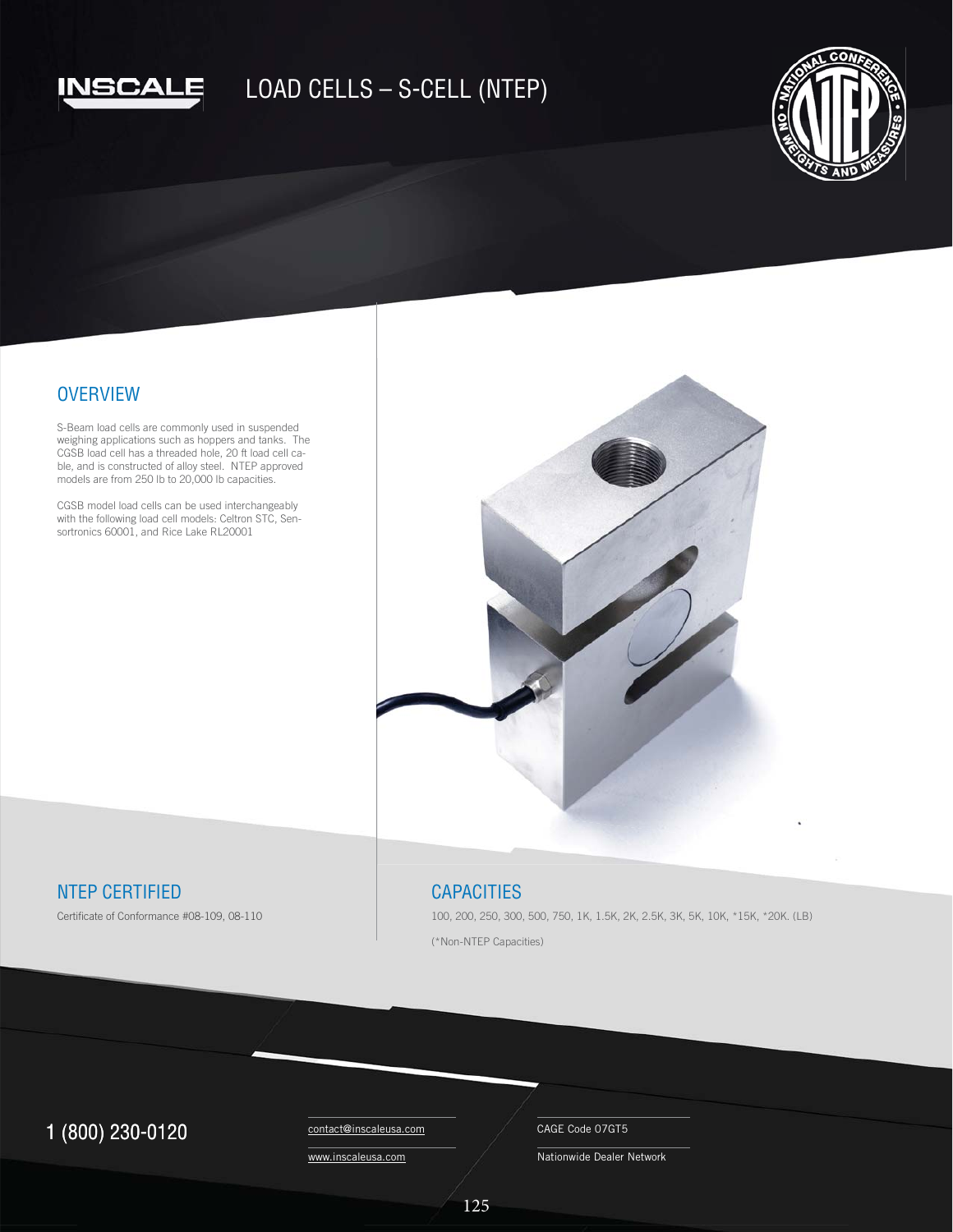#### **OVERVIEW**

S-Beam load cells are commonly used in suspended weighing applications such as hoppers and tanks. The CGSB load cell has a threaded hole, 20 ft load cell cable, and is constructed of alloy steel. NTEP approved models are from 250 lb to 20,000 lb capacities.

CGSB model load cells can be used interchangeably with the following load cell models: Celtron STC, Sensortronics 60001, and Rice Lake RL20001

#### PERFORMANCE SPECIFICATIONS

Rated Output: 3.00 mV/V ±0.25% Safe Overload: 150% FS

Excitation Voltage: 10V AC/DC (15V Max)

Input Resistance: 385 ± 10 ohms Output Resistance:  $350 \pm 3$  ohms

Zero Balance: ±1.00% FS Non-linearity: ±0.03% FS Hysteresis: ±0.02% FS Repeatability: ±0.01% FS Creep: ±0.02% FS in 30 minutes Materials: Stainless Steel Seal Type: Environmentally Sealed IP67 Load Cell Resistance: 350 ohms Load Cell Cable: 4 Conductor, 20ft

Compensated Temp. Range: -10º C to +40º C

Temp. effect on Zero: ±0.0027%FS/ºC Temp. effect on Output: ±0.0015%FS/ºC

Insulation Resistance: 5000 megaohms

|             |      | B    |       | D (Max) | F         |
|-------------|------|------|-------|---------|-----------|
| 100LB-200LB | 2.50 | 2.00 | 0.50  | 0.75    | 1/4-28UNF |
| 250LB-300LB | 3.00 | 2.00 | 0.50  | 0.75    | 3/8-24UNF |
| 500LB-1.5K  | 3.00 | 2.00 | 0.75  | 1.00    | 1/2-20UNF |
| $2K-3K$     | 3.00 | 2.00 | 0.001 |         | 1/2-20UNF |
| 5K          | 4.25 | 3.00 | 1.00  |         | 3/4-16UNF |
| 10K         | 4.75 | 3.50 | 1.00  |         | 3/4-16UNF |
| 15K         | 5.50 | 4.00 | 1.25  |         | 1-14UNF   |

DIAMETERS IN COMMON AXIS

 Green: +EXC Black: -EXC White: +SIG Red: -SIG

Braided/Yellow: Shield

4-26AWG, 3.8mm diameter, PVC, 20ft (100lb-200lb) 4-26AWG, 5.6mm diameter, PVC, 20ft (250lb-10k)

Load Cell Cable

Load Cell Wiring

CONCENTRIC WITHIN 0.005 T.I.R.

Tolerances unless otherwise specified: .XX: ±0.02 .XXX: ±0.005 Fractions: ±1/16" Angles:  $\pm 1/8$ "

#### 100LB - 1.5K MODELS 2K - 20K MODELS